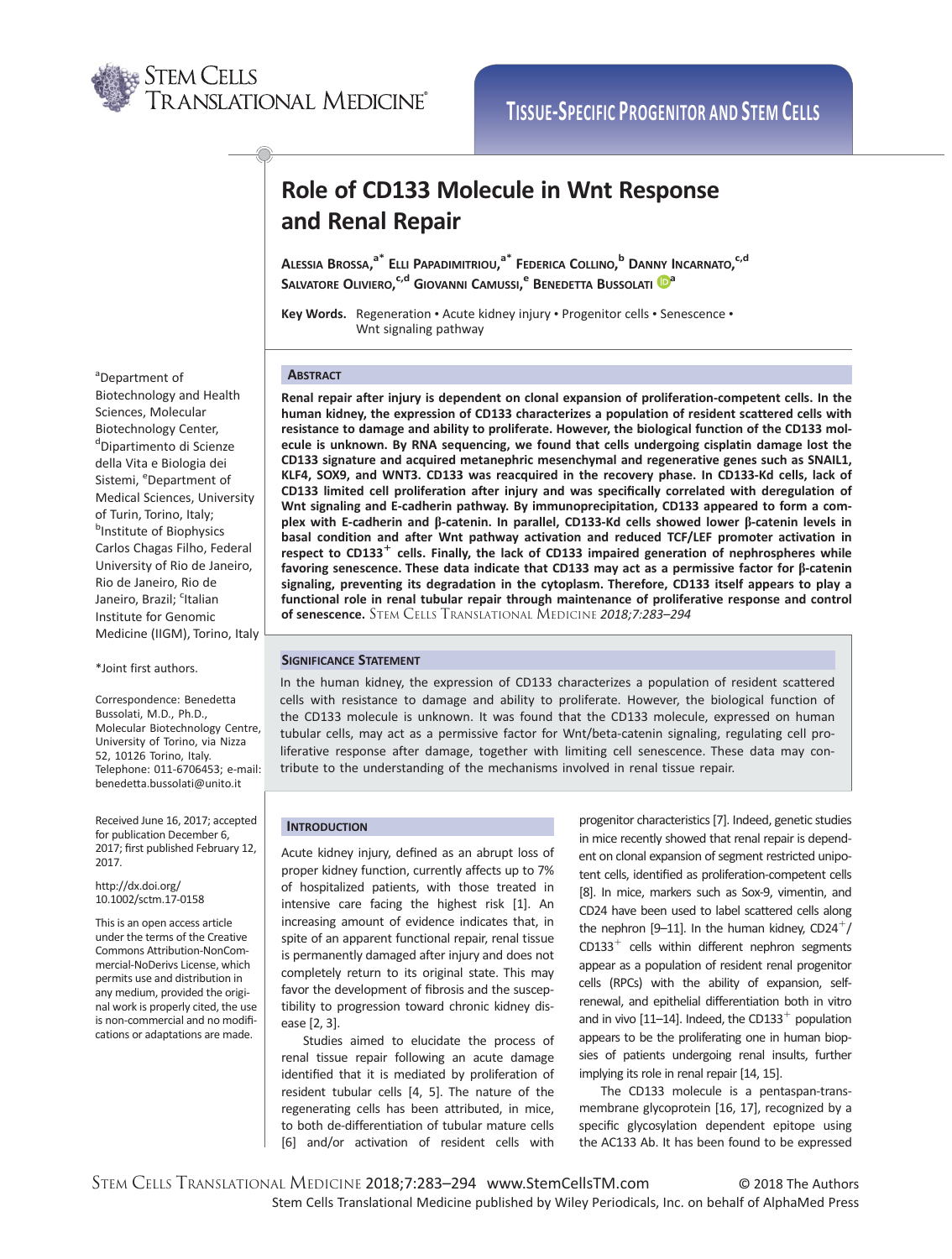by immature cells such as hematopoietic stem/progenitors, tissue-specific progenitors, and developing intestinal and neuronal cells [18-20]. In cultured CD133<sup>+</sup> renal cells, CD133 has been shown to be upregulated by hypoxia [21]. However, the molecule's biological function along with its possible modulation during kidney damage is currently unknown.

In the present study, we aimed to evaluate the biological function of CD133 expressed by tubular cells during damage, and its possible implication in the repairing process. Our data showed that CD133 is involved in the early response to Wnt signaling, through regulation of  $\beta$ -catenin levels. Moreover, CD133 favored cell proliferation in the regenerative phase and limited cell senescence.

#### MATERIALS AND METHODS

# Isolation of Human RPCs

 $CD133<sup>+</sup>$  RPCs were obtained from biopsies of normal tissue of a human kidney surgically removed for polar carcinoma performed (after the approval of ethical committee for the use of human tissue of Molinette Hospital; n. 168/2004), as previously described [13]. In particular, the outer medullary tissue at the opposite pole of the tumor was used and absence of tumor infiltration was evaluated by a pathologist. Tissue samples were cut to obtain 3–5 mm<sup>3</sup> fragments, digested in 0.1% collagenase type I (Sigma-Aldrich, St Louis, MO) for 30 minutes at 37°C and subsequently forced through a graded series of meshes for the separation of cell components from stroma and aggregates. The filtrate was then pelleted by centrifugation. To recover CD133 $^{\mathrm{+}}$ cells, the single cell suspension underwent magnetic separation for CD133 (Mylteni, Biotec, Bergisch Gladbach, Germany, CD133 Cell Isolation Kit, containing the anti-CD133/1 mAb, clone AC133). CD133<sup>+</sup> cells ( $>98\%$  as evaluated by cytofluorimetric analysis) were resuspended in expansion medium (Endothelial Basal Medium plus supplement kit; CambrexBioScience, East Rutherford, NJ, USA) and plated at density  $1 \times 10^4$  viable cells per cm<sup>2</sup>. CD133 expression in the 12 cell lines in study tested before experiments of transfection and RNA sequencing was  $90.5% \pm 8.8%$ . Cells were used until passage six and maintained their phenotype during the passages.

## Generation of CD133 Knockdown (CD133-Kd) RPCs

For CD133 knockdown pGIPZlentiviral Vectors (Open Biosystems, Dharmacon, Lafayette, CO, USA) carrying two different shRNA against CD133 (shPROM1 and shPROM2), or a scrambled sequence (GFP) were used.

shPROM1: oligo ID: V2LHS\_71819 sequence: GAGTCCTTCCTAT AGAACA

shPROM2: oligo ID: V2LHS\_71820 sequence: CTGTTGGTGATT TGTATAA

The cell line 293T was transfected with constructs using Vira-Power Packaging Mix (Life Technologies, ThermoFischer, Waltham, MA, USA) for lentiviruses production according to manufacturer's instructions. After titering the lentiviral stock,  $CD133<sup>+</sup>$  RPCs, isolated from 12 different nephrectomy specimens, were infected with lentiviral particles following the manufacturer's instructions. Cells were selected by puromycin (Gibco, ThermoFischer)  $(1 \mu g)$ ml) and, after 6 days, antibiotic-resistant cells were expanded. Cell infection was considered effective when the percentage of GFP $^\mathrm{+}$ cells was >95%, and the reduction in CD133 protein expression was >70%, as assessed by FACS and Western blot analysis.

# RNA Sequencing

For RNA sequencing library preparation, approximately  $3 \mu g$  of total RNA isolated from  $CD133<sup>+</sup>$  (GFP) and CD133-Kd RPCs  $(n = 3)$ , all at passage #4, were subjected to poly(A) selection, and libraries were prepared using the TruSeq RNA Sample Prep Kit (Illumina, San Diego, CA) following the manufacturer's instructions. Sequencing was performed on the Illumina HiScan SQ platform. Reads were mapped to the Homo sapiens hg19 reference assembly using TopHat v2.0.10,46 and RPKMs (reads per kilobase per million mapped reads) for transcripts were calculated with Cufflinks v2.1.1.47. Transcripts with RPKM  $\geq$ 1 were considered expressed and further investigated for differential expression analysis between cisplatin treated (CIS GFP) or untreated cells (GFP). Genes with log2(CIS GFP/GFP)  $\geq$ 1 or  $\leq$ –1 were considered modulated by cisplatin treatment. Modulated genes were subsequently analyzed in shPROM1/2 cells, at passage #4. Genes differentially modulated by cisplatin treatment in shPROM1/2 cells versus GFP cells (Fold change: log2(CIS shPROM1/2/CIS GFP)  $\leq$  -1 or  $\geq$ 1) were defined as upregulated or downregulated by CD133-Kd in cisplatin treated cells. Functional Enrichment analysis tool (Fun-Rich,<http://www.funrich.org>/) [22] and PANTHER software [\(http://pantherdb.org](http://pantherdb.org)/) were used for pathways enrichment analysis. Gene Ontology analysis for biological processes was conducted using BINGO plug-in from Cytoscape software [23].

# Real Time PCR

Total RNA was isolated from different cell preparations using Trizol reagent (Ambion, ThermoFischer) according to manufacturer's protocol. RNA was quantified spectrophotometrically (Nanodrop ND-1000, Wilmington, DE). First-strand cDNA was produced from 200 ng of total RNA using the High Capacity cDNA Reverse Transcription Kit (Applied Biosystems, ThermoFischer). For gene expression analysis, quantitative real-time PCR (qRT-PCR) was performed in 20-µl reaction mixtures containing 5 ng of cDNA template, the sequence-specific oligonucleotide primers (purchased from MWG-Biotech, Eurofins Scientific, Bruxelles, Belgium) and the Power SYBR Green PCR Master Mix (Applied Biosystems). GAPDH mRNA was used as housekeeping normalizer. Fold change expression respect to control was calculated for all samples. The sequence-specific oligonucleotide primers used are shown in the Supporting Information Table S1.

# Protein Extraction and Western Blot

For protein analysis, cells were lysed at  $4^{\circ}$ C for 30 minutes in RIPA buffer (20 nM Tris·HCl, 150 nM NaCl, 1% deoxycholate, 0.1% SDS, 1% Triton X-100, pH 7.8) supplemented with protease and phosphatase inhibitors cocktail and PMSF (Sigma-Aldrich). Aliquots of cell lysates containing 20–30 µg of proteins, as evaluated by Bradford, run on 4%–20% Mini-Protean TGX Stain–Free Gels (BIO-RAD, Hercules, CA, USA) under reducing conditions and blotted onto PVDF membrane filters using the iBLOT system (Life Technologies). For Western blot analysis, anti-CD133 (AC133 epitope) (Miltenyi Biotech), anti-actin (Santa Cruz Biotechnology, Dallas, TX, USA), anti-ß-catenin (R&D Systems, Minneapolis, MN, USA), anti-Ecadherin (BD Biosciences, Franklin Lakes, NJ, USA) and anti GSK3 alpha and beta (Abcam, Cambridge, UK) Abs were used. Data are expressed as mean  $\pm$  SD of band intensity normalized to actin of six independent experiments.

© 2018 The Authors Stem Cells Translational Medicine published by Wiley Periodicals, Inc. on behalf of AlphaMed Press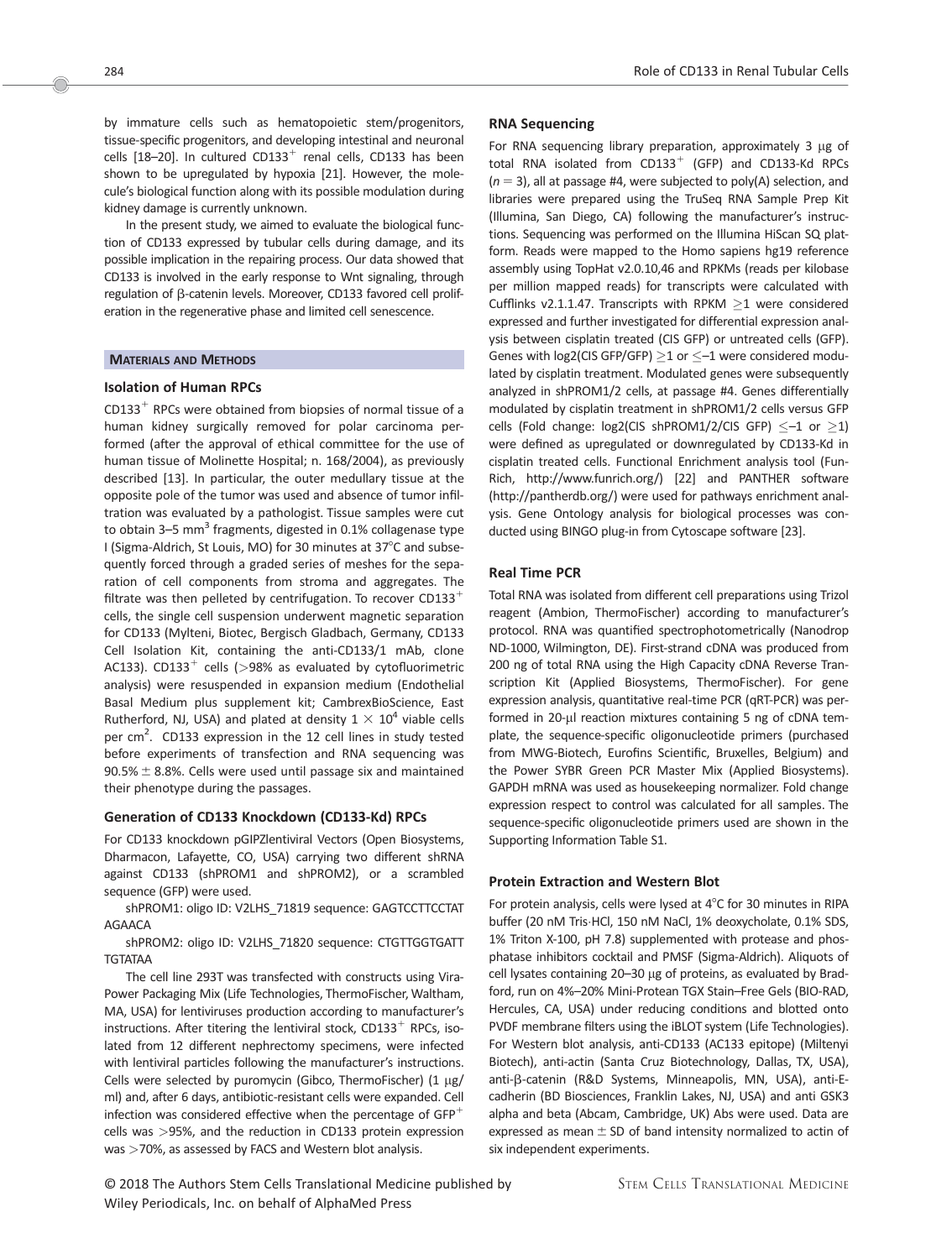# Cytofluorimetric Analysis

For cytofluorimetric analysis,  $CD133^+$  and CD133-Kd RPCs were detached from plates using the non-enzymatic cell dissociation solution (Sigma-Aldrich), and stained (30 minutes at  $4^{\circ}$ C) with allophycocyanin (APC)-conjugated CD133 antibody (AC133 epitope) (MiltenyiBiotec). Isotype (MiltenyiBiotec) was used as negative control. Cells were then subjected to cytofluorimetric analysis (FACScan, Becton Dickinson), and the geometric mean of CD133- APC fluorescence intensity was measured.

# Cisplatin Induced Damage

Toxic damage induced by cell treatment with 5  $\mu$ g/ml of cisplatin. Cisplatin (Vinci Biochem, Vinci, FI, Italy) was dissolved in DMSO, suspended in 0.9% NaCl to a final concentration of 1 mg/ml and stored at 4°C following manufacturer's instructions. Cells were treated with cisplatin in RPMI plus 2% Fetal Calf Serum for the evaluation of the early phases of damage. During cell recovery cultured medium was changed every 2 days until day 8 (recovery phase).

# Wnt/ $\beta$ -Catenin Signaling Stimulation

The Wnt signaling pathway was stimulated using a Wnt activator CHIR99021 (Sigma-Aldrich), dissolved in DMSO up to a final concentration of 3 mM and stored at  $-20^{\circ}$ C according to manufacturer's instructions. For Wnt signaling activation,  $CD133^+$  and CD133-Kd RPCs were treated with 6  $\mu$ M of CHIR99021 in RPMI 2% Fetal Calf Serum for 1, 3, or 6 hours. Data are normalized to  $CD133<sup>+</sup>$  (GFP) not treated cells (CTL) and to one and expressed as mean  $\pm$  SD of at least three different experiments.

## Luciferase Reporter Assay

For the evaluation of Wnt/ $\beta$ -catenin signaling, 8  $\times$  10<sup>3</sup> cells per well were seeded in a 96-well plate. The day after, cells were transfected in serum and antibiotic free DMEM with construct carrying the TCF/LEF promoter for  $\beta$ -catenin. 48 hours later, cells were lysed with GloLysis Buffer (Promega, Fitchburg, WI, USA) for 15 minutes. Luciferin was then added and the luminescent signal was measured according to manufacturer's instructions. Data are expressed as mean  $\pm$  SD of at least three independent experiments performed in triplicates normalized to GFP.

# Immunoprecipitation

For protein immunoprecipitation 10 µg of anti-E-cadherin Ab (BD Biosciences) were added to 1 mg of Magnetic Beads (SureBeads-Megnatic Beads, BIO-RAD) and the mix was left rotating at room temperature for 1 hour according to manufacturer's protocol. After three washes with PBS-Tween 0.1% for the removal of unbound antibodies, 1 mg of CD133 $^+$  cell lysates was added to Beads-Ab complex and left for 1 hour rotating at room temperature. For the elution, the new complex formed (Beads-Ab-Proteins), was suspended in 100 µl of Laemmli buffer (BIO-RAD) with 10%  $\beta$ -mercaptoethanol and incubated for 10 minutes at 70°C. Beads were then magnetically removed and 30  $\mu$ l of the eluted complex were then used for protein analysis by Western blot.

# Cell Proliferation

Cell proliferation was assessed by the incorporation of 5-bromo-2 deoxyuridine (BrdU) into cellular DNA after 24 hour culture in expansion medium, according to the manufacturer's instructions (Roche Applied Science, Mannheim, Germany). Optical density

was measured with an ELISA reader (BioRad) at 415 nm (reference 490 nm). Experiments were performed in triplicates; data are expressed as mean  $\pm$  SD of the media of absorbance of at least three independent experiments, normalized to  $CD133<sup>+</sup>$  cisplatintreated cells.

# Spheroid Formation

Renal CD133<sup>+</sup> and CD133-Kd cells were plated in 6-well culture plates at a density of  $10^4$  cells per milliliter in non-adherent medium consisting of serum free DMEM F12 supplemented with 10 ng/ml basic fibroblast growth factor, 20 ng/ml epidermal growth factor, 5 µg/ml insulin and 0.4% bovine serum albumin (Sigma-Aldrich), as previously described [24] and maintained in hypoxia chambers (1%  $O_2$  and 5%  $CO_2$ ) (Stem Cells Technologies, Vancouver, Canada) for 72 hours. Cells were then observed with a Nikon inverted microscope. For each experimental condition, at least 30 images with  $\times$ 4 magnification for spheroid number evaluation and 10 images with  $\times$ 20 magnification for spheroid area measurement were taken. For the assessment of spheroid forming capacity, images were analyzed with imageJ software. The number and area of spheroids were evaluated in each  $\times$ 4 and  $\times$ 20 image, respectively.

# MTT Assay

For the evaluation of sphere vitality MTT (3-(4,5-dimethylthiazol-2-yl)-2,5-diphenyltetrazolium bromide) assay was performed. Briefly, spheroids deriving from 100,000 cells after 72 hours of culture in hypoxic conditions were centrifuged and resuspended in 300 µl of PBS solution for efficient disaggregation. Spheroidderived cells were then plated in 96-well plates in triplicates and analyzed according to the manufacturer's instructions (Merck-Millipore). Data are expressed as mean  $\pm$  SD of the media absorbance of three different experiments performed in triplicates and normalized to GFP.

## Evaluation of Senescence

Cells were infected and cultured for five passages, up to a total of 10 cell divisions of the starting population. GFP, shPROM1, shPROM2 cells were then plated in 6-well culture plates at density of  $1 \times 10^4$  cell per cm<sup>2</sup> for  $\beta$ -galactosidase assay ( $\beta$ -gal staining kit, Invitrogen, Carlsbad, CA, USA), or in 58  $cm<sup>2</sup>$  dishes for DNA extraction and telomere length evaluation. Cells were washed with PBS, fixed and incubated with  $\beta$ -galactosidase substrate staining solution for 16 hours at  $37^{\circ}$ C, according to the manufacturer's instructions. Cells were then observed with a Nikon inverted microscope and for each experimental condition at least 20 images were taken with  $\times$ 10 magnification. The number of  $\beta$ galactosidase positive cells was then evaluated for each image.

For the evaluation of telomere length, genomic DNA was isolated from GFP and CD133-Kd cells of five different lines with a DNeasy Blood & Tissue Kit (Qiagen, Venlo, The Netherlands) and quantified spectrophotometrically with Nanodrop (Nanodrop ND-1000, Wilmington, DE). Relative telomere length was determined using an optimized assay [25, 26] originally described by Cawthon [27]. Separate PCR experiments were performed for telomere (TEL) and 36B4, a single-copy gene (S), in 96-well optical reaction plates (Applied Biosystems). Briefly, 100 ng of DNA sample were transferred in triplicate to identical positions for TEL as well as for 36B4 experiments, together with 10  $\mu$ l of Power SYBR Green PCR master mix (Applied Biosystems) and the sequence specific oligonucleotide primers. The 36B4 experiments were performed using

www.StemCellsTM.com **COLOGITY COLOGITS** OCCUPS The Authors Stem Cells Translational Medicine published by Wiley Periodicals, Inc. on behalf of AlphaMed Press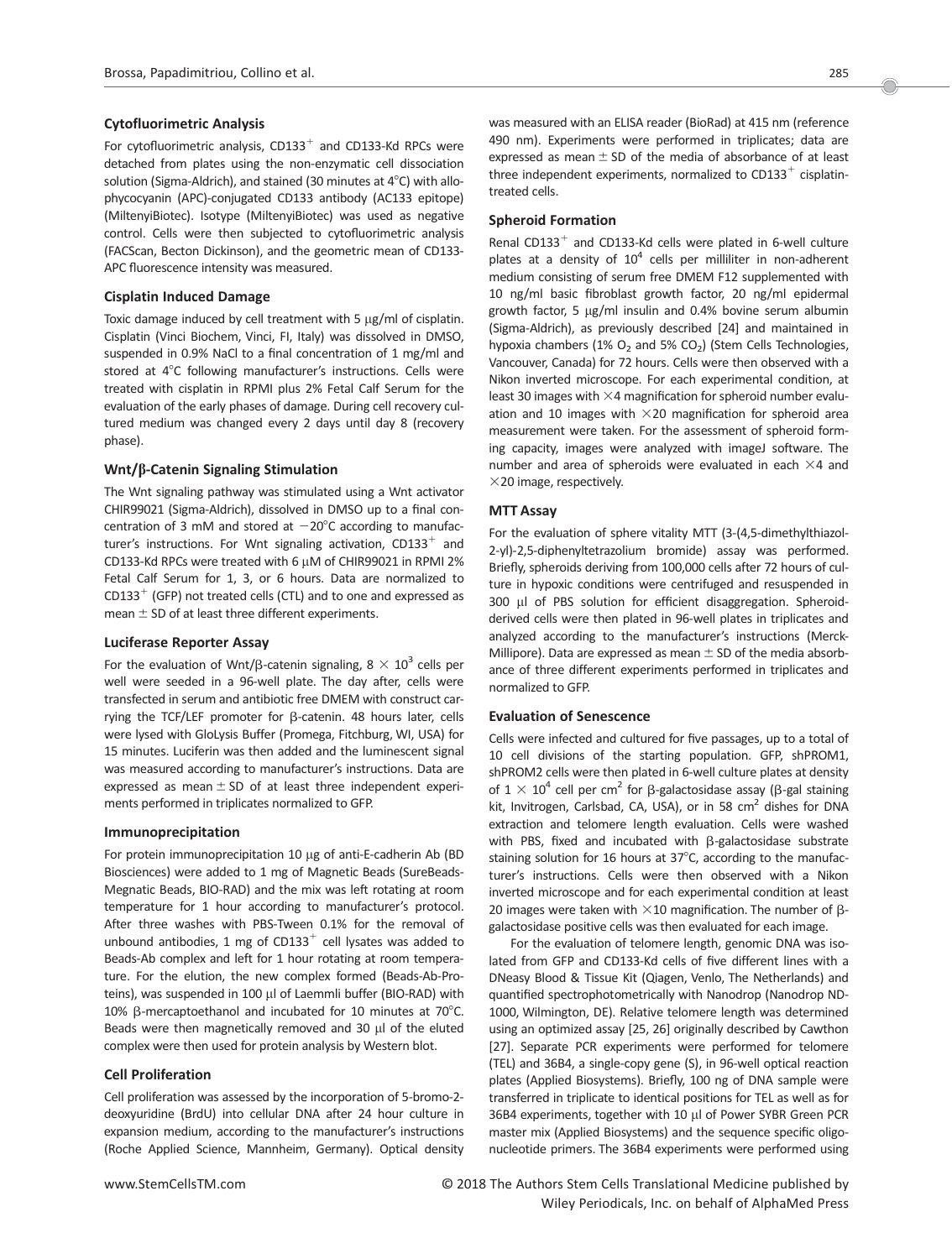| Gene name          |                                                                |              | <b>RKPM</b>    |                  |  |
|--------------------|----------------------------------------------------------------|--------------|----------------|------------------|--|
| S100A6             | S100 calcium binding protein A6                                | 4027,670     | 4148,790       | 3993,890         |  |
| <b>VIM</b>         | Vimentin                                                       | 1789,460     | 2013,330       | 1808,040         |  |
| <b>CD24</b>        | CD24                                                           | 826,579      | 1698,620       | 1019,230         |  |
| <b>DCN</b>         | Decorin                                                        | 1250,520     | 260,681        | 257,718          |  |
| VCAM1              | Vascular cell adhesion molecule                                | 357,469      | 457,619        | 394,905          |  |
| <b>KRT18</b>       | Cytokeratin 18                                                 | 138,986      | 346,030        | 323,237          |  |
| <b>CLDN1</b>       | Claudin 1                                                      | 365,699      | 169,325        | 149,874          |  |
| <b>KRT19</b>       | Cytokeratin 19                                                 | 350,707      | 162,130        | 71,603           |  |
| CDH <sub>6</sub>   | Cadherin 6                                                     | 201,737      | 157,222        | 155,958          |  |
| ALDH1A1            | Aldehyde dehydrogenase 1                                       | 43,699       | 216,921        | 243,215          |  |
| PROM1              | Prominin 1/CD133                                               | 114,613      | 55,030         | 90,327           |  |
| SALL1              | Spalt like transcription factor 1                              | 30,503       | 18,535         | 16,688           |  |
| <b>EPCAM</b>       | Epithelial cell adhesion molecule                              | 34,254       | 24,575         | 6,312            |  |
| PAX <sub>2</sub>   | Paired Box 2                                                   | 10,375       | 14,563         | 10,320           |  |
| <b>RARA</b>        | Retinoic acid receptor alpha                                   | 7,101        | 10,539         | 8,702            |  |
| FOXD1              | Forkhead Box D1                                                | 7,744        | 4,209          | 3,987            |  |
| NOTCH <sub>2</sub> | Notch 2                                                        | 3,886        | 4,028          | 3,717            |  |
| OSR1               | Odd skipped related transcription factor 1                     | 0,362        | 2,006          | 1,323            |  |
| NCAM1              | Neural cell adhesion molecule 1                                | 0,779        | 1,218          | 1.265            |  |
| WT1                | Wilms tumor 1                                                  | 0,092        | 0,586          | 0,457            |  |
| EYA1               | Eyes absent homolog 1                                          | 0,112        | 0,024          | 0,074            |  |
| CITED1             | Cbp/p300 interacting transactivator 1                          | 0            | 0              | 0                |  |
| LGR5               | Leucine-rich repeat-containing<br>G-protein coupled receptor 5 | $\mathbf 0$  | 0              | $\mathbf 0$      |  |
| SIX <sub>2</sub>   | SIX homeobox 2                                                 | 0            | 0              | 0                |  |
| DLL1               | Delta like canonic Notch ligand 1                              | $\mathbf{0}$ | $\overline{0}$ | $\boldsymbol{0}$ |  |
| ACTB               | Actin-B                                                        | 1802,060     | 2026,870       | 2783,190         |  |
| B <sub>2</sub> M   | Beta 2 microglobulin                                           | 1071,690     | 1634,860       | 1376,640         |  |
|                    |                                                                |              |                |                  |  |

# Table 1.  $CD133^+$  cell phenotype

Expression of progenitor genes (green) and metanephric mesenchymal genes (red) by RNA sequencing of CD133<sup>+</sup> cells presented as descending expression intensity. Data show the expression of three different lines. Abbreviation: RKPM, reads per kilobase per million mapped reads.

forward and reverse primers 300 nM with a thermal cycling profile started with 10 minutes at  $95^{\circ}$ C to activate polymerase for the PCR. Repeating cycles were performed 30 times at  $95^{\circ}$ C for 15 seconds followed by 56 $\degree$ C for 20 seconds and 72 $\degree$ C for 20 seconds. The TEL experiments were performed using tel1 270 nM and tel2 900 nM with a thermal cycling profile started with 10 minutes at  $95^{\circ}$ C to activate polymerase for the PCR. Repeated cycles were performed 30 times at 95 $^{\circ}$ C for 15 seconds followed by 54 $^{\circ}$ C for 2 minutes. The T/S ratio was calculated as described [27], setting the control sample equal to 1, while the changes in telomere length (amount of telomeric DNA) were normalized to control. The primer pair sequences for telomere PCR are reported in Supporting Information Table S1.

# Statistical Analysis

All data are expressed as mean  $\pm$  SD. Two-tailed Student's t test was used for comparison between two groups. One-way analysis of variance was used for comparison of three or more groups. All statistical analyses were done with GraphPad Prism software version 7.0 (GraphPad Software, Inc.).  $p$  values of  $<$  05 were considered significant.

# © 2018 The Authors Stem Cells Translational Medicine published by Wiley Periodicals, Inc. on behalf of AlphaMed Press

# Data Availability

FastQ files for RNA-seq experiments are deposited on the Gene Expression Omnibus database, under the accession code GSE107273.

# **RESULTS**

# Characterization of Adult Human RPCs

CD133 has been widely used as a marker for the isolation of renal human cells with the phenotype of undifferentiated progenitors and the ability to proliferate after damage [13, 14]. In the current study, we aimed to elucidate the function of CD133 in renal tubular cells and its possible modulation during damage. To better characterize the phenotype of  $CD133^+$  RPCs we first assessed their transcriptional profile by RNA sequencing. The cultured cells expressed highly genes previously reported both by in vivo and ex vivo studies, as characteristics of RPCs [28]. In particular, in our  $CD133<sup>+</sup>$  RPCs we confirmed the expression of the progenitor markers CD24 and PAX2, as well as of vimentin and cytokeratins 18 and 19 (Table 1). The stem cell marker aldehyde dehydrogenase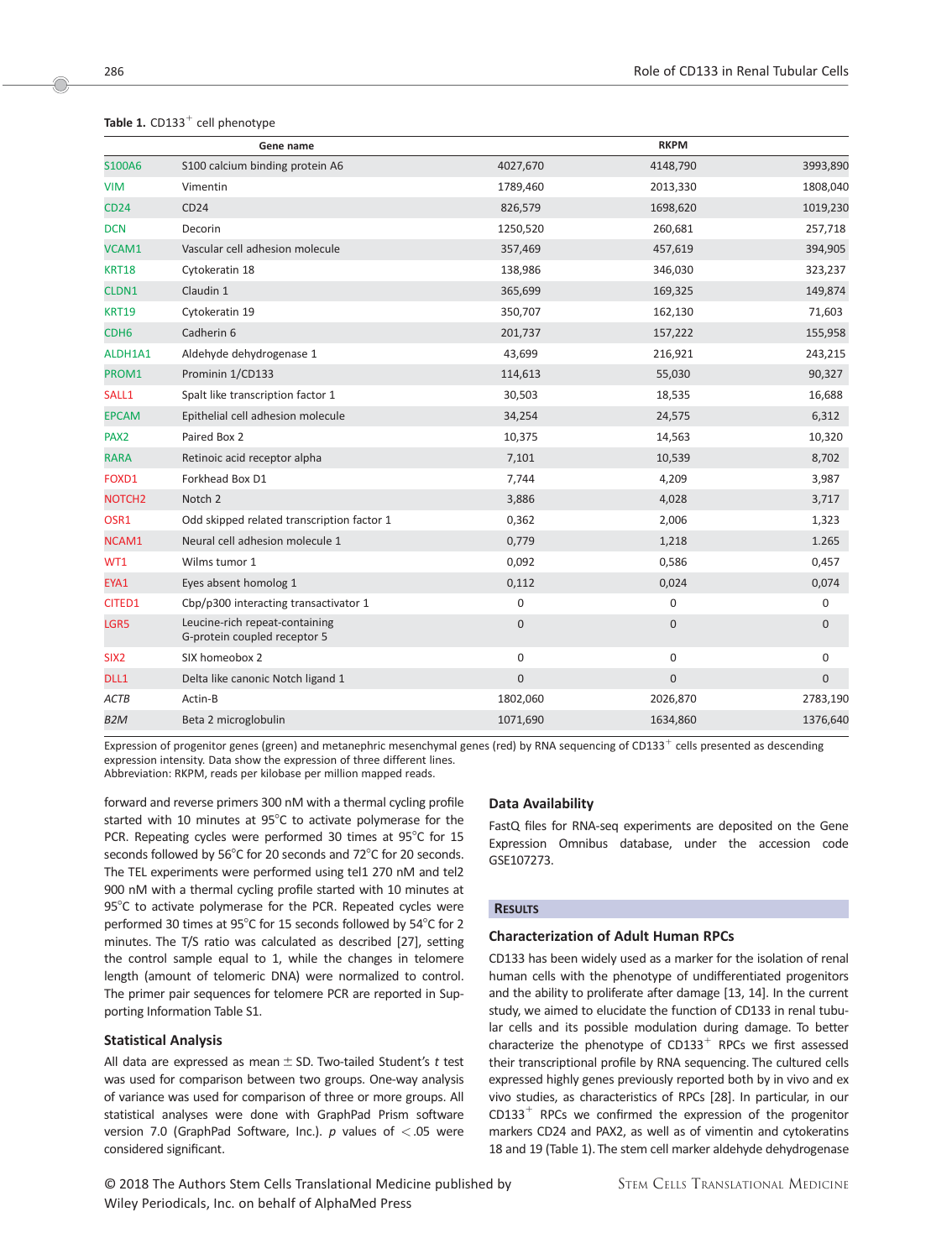

Figure 1. Effect of cisplatin on the phenotype of CD133<sup>+</sup> cells. (A): Regulated progenitor genes (green) and mesenchymal genes (red) in  $CD133<sup>+</sup>$  cells subjected to cisplatin damage, by RNA sequencing. Data show the mean log ratio of three different lines and are presented as descending expression intensity. (B, C): Validation of gene modulation (PAX2, VCAM, FOXD9, SOX9, and CD133), normalized to GAPDH and to CTL, as evaluated by quantitative real-time PCR analysis. Data are expressed as mean  $\pm$  SD of at least three different experiments normalized to CTL and to one, t test or One way analysis of variance (ANOVA) (for CD133) was performed:  $*, p < .05; **$ ,  $p < .001$  versus CTL. (D): CD133 fluorescence intensity, expressed as geometric mean, was evaluated by cytofluorimetric analysis in basal conditions (CTL), or after cisplatin treatment for 48 hours (CIS 48H) or 1 week (RECOVERY). Data are expressed as mean  $\pm$  SD of four independent experiments. One way ANOVA was performed:  $*, p < .05$  versus CTL. (E): Representative Western blot images and quantification of CD133 expression in cells subjected to cisplatin damage for 48 hours (CIS 48H) or 1 week (RECOVERY). Data are expressed as mean ± SD of three independent experiments, normalized to Actin expression and to one. One way ANOVA was performed:  $*, p < .001$  versus CTL. Abbreviations: RQ, relative quantification; CIS, cisplatin; CTL, Control untreated cells.

1, the adhesion molecule VCAM1, claudin, decorin and S100 calcium bind protein A6 (Table 1), all described as characteristic of scattered tubular cells [11, 12, 15, 29], were found highly expressed in our CD133<sup>+</sup> RPCs. In addition, these cells expressed the epithelial cell adhesion molecule, known to be expressed by adult tubular CD133<sup>+</sup> cells [30], while genes characteristic of metanephric mesenchyme (such as FOXD1, SIX2, CITED1, OSR1,

and LGR5) showed low expression or were completely absent (Table 1).

# Cisplatin-Induced Damage Causes Downregulation of CD133 and Expression of Mesenchymal Genes

We then evaluated the modulation of CD133<sup>+</sup> RPC phenotype in a model of cisplatin-induced cell damage. RNA sequencing

www.StemCellsTM.com **COLL COM** O 2018 The Authors Stem Cells Translational Medicine published by Wiley Periodicals, Inc. on behalf of AlphaMed Press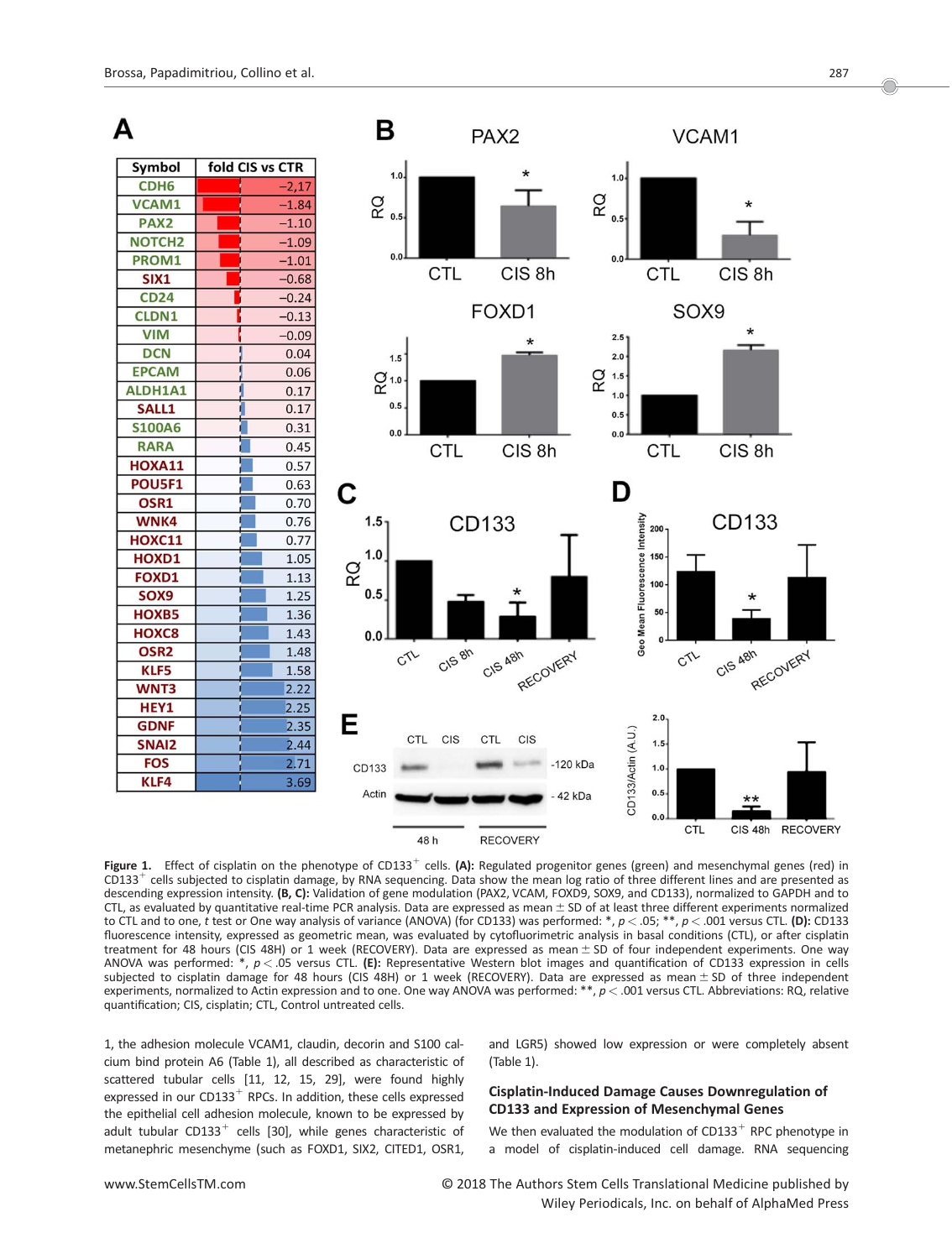

Figure 2. CD133-Kd generation. The silencing of CD133 antigen in different cell lines was assessed by Western blot, quantitative real-time PCR (qRT-PCR) and cytofluorimetric analysis. (A): Representative Western blots of control GFP and different CD133-Kd lines (shPROM1 and shPROM2). (B): Quantification of CD133 expression as evaluated by Western blot analysis. (C): Quantification of CD133 mRNA expression, normalized to GAPDH and to GFP, as evaluated by qRT-PCR analysis. (D): Representative cytofluorimetric analysis and quantification as geometric mean of GFP and CD133-Kd cell lines. The dark gray filled area represents the binding of CD133 mAb, while the overlaying black line represents the isotypic control. (B-D) Represent the mean  $\pm$  SD of 12 different cell lines generated in the study and are normalized to GFP and to one. One way analysis of variance was performed: \*\*,  $p < .001$  versus GFP.

analysis showed the upregulation of 964 genes and the downregulation of 1,521 genes in CD133<sup>+</sup> RPC cells submitted to cisplatin treatment in respect to control untreated cells. Gene ontology analysis showed that cisplatin treatment induced upregulation of genes mainly associated with the following biological processes: nucleic acid metabolism, transcription regulation, cell cycle, proliferation, regulation of enzymatic activities, and cell death processes (Supporting Information Fig. S1). Downregulated genes were involved in multiple other functions, such as cell motility and Rho signal transduction, TGF-ß receptor signaling, chromatin remodeling, morphogenesis, regulation of gene expression, and cytoskeleton reorganization (Supporting Information Fig. S2). Moreover, RNA sequencing data showed that cisplatin treatment for 8 hours induced downregulation of the majority of genes characteristic of  $CD133<sup>+</sup>$  RPCs, including CD133 itself, PAX2, VCAM1 and cadherin (Fig. 1A). At variance, genes characteristic of metanephric mesenchyme such as KLF4, SNAI2 and FOXD1, along with pro-regenerative genes WNT3 and SOX9 were found upregulated in cisplatin treated RPCs (Fig. 1A). Cap mesenchyme genes (SIX2, CITED1, and EYA1) remained under the threshold of 1 RKPM. The modulation of PAX2, VCAM1, SOX9, and FOXD1 was confirmed by qRT-PCR (Fig. 1B). CD133 expression in cisplatin treated RPCs was confirmed as downregulated at 48 hours, to be re-acquired 1 week later (recovery phase) at RNA level (Fig. 1C). The observed downregulation was further detected at protein level by evaluation of both total CD133 by Western blot analysis and of the cell surface molecule by cytofluorimetric analysis (Fig. 1D, 1E). Moreover, the modulation of the surface CD133 molecule was confirmed on freshly sorted CD133<sup>+</sup> cells ( $>98\%$  positivity for CD133, Supporting Information Fig. S3).

Finally, to exclude that the observed modulation in CD133 expression was due to differential loss/expansion of the CD133<sup>+</sup> fraction over the CD133<sup>-</sup> fraction present in the RPC lines (CD133<sup>-</sup> cells: 8.8  $\pm$  6.1, n = 4), cells in culture were sorted on the basis of CD133 expression and the positive and negative populations labeled with green and red dyes,

Oc 2018 The Authors Stem Cells Translational Medicine published by Wiley Periodicals, Inc. on behalf of AlphaMed Press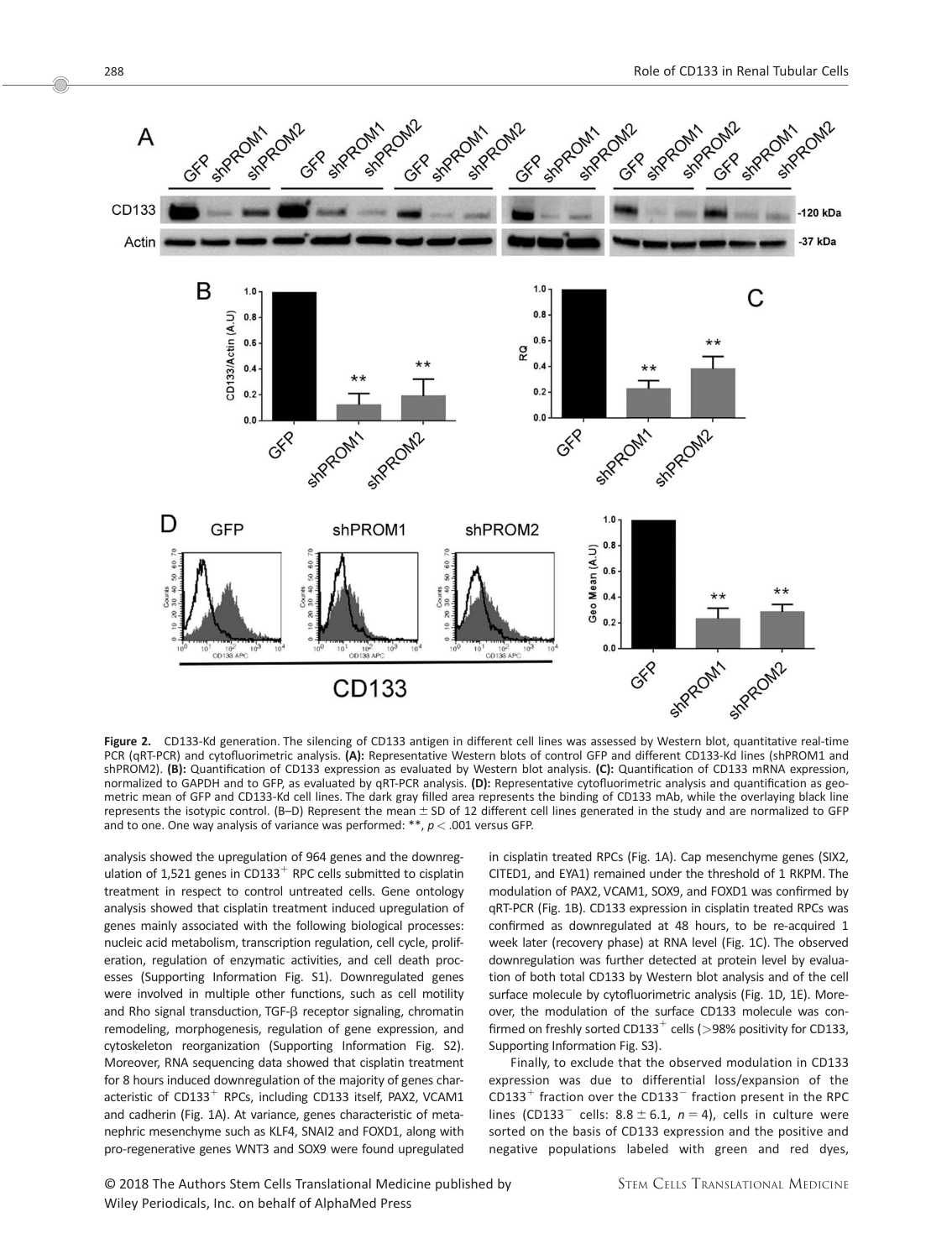

Figure 3. Molecular effects of cisplatin on CD133-Kd cells. (A): Signaling pathways over-represented by the 102 genes differentially expressed in shPROM1 in respect to CD133<sup>+</sup> control cells after cisplatin treatment. (A) Panther analysis showed the enrichment of different pathways. The most represented pathways were PDGF signaling, Alzheimer, DNA replication, Wnt, and E-cadherin related pathways (underlined in the figure). (B): Funrich confirmation of the biological pathways associated with genes disregulated in CD133-Kd cisplatin treated cells (shPROM1 and shPROM2 cells). Columns represent the percentage of genes involved in each biological pathway.

respectively. Cells were further mixed at 9:1 ratio, subjected to cisplatin damage, and their respective number followed, as described [14]. The ratio of CD133 positive and negative population did not significantly vary over time, indicating the absence of differential loss/expansion of the CD133<sup>+</sup> fraction after damage and recovery (Supporting Information Fig. S3). Interestingly, the CD133 $^-$  cells did not acquire positivity for CD133 (Supporting Information Fig. S3).

These data indicate that  $CD133<sup>+</sup>$  RPCs lost the characteristic CD133 signature and upregulated genes needed for the reparative process during the early phase of cisplatin damage, modulating their phenotype toward a more mesenchymal state.

# Gene Modulation upon Cisplatin Treatment in CD133-Kd Cells

To further investigate the role of CD133 in cell response upon cisplatin damage, we generated CD133 knockdown RPCs (CD133-Kd) by lentiviral infection, using two vectors silencing PROM1 gene (shPROM1 and shPROM2) and a scrambled sequence (GFP). The CD133-Kd RPCs were silenced at high efficiency, as evaluated by Western blot, qRT-PCR and cytofluorimetric analysis (Fig. 2). RNA sequencing analysis of CD133-Kd RPCs showed only the specific downregulation of PROM1, indicating no effect of transfection on the cell phenotype (not shown). We then compared cisplatininduced gene modulations in both  $CD133<sup>+</sup>$  (GFP) and CD133-Kd RPCs. We firstly sorted only transcripts significantly modified in GFP cells by cisplatin. Subsequently, by comparative analysis, we found 102 genes differentially expressed in shPROM1 cells in respect to GFP cells after cisplatin damage. Enrichment analysis of pathways was then conducted using PANTHER bioinformatics tool. An over-representation of genes related to Wnt and cadherin signaling pathways was observed (Fig. 3A). In addition, PDGF signaling, Alzheimer-related and DNA replication pathways were also highlighted (Fig. 3A). Sixty-nine of the 102 modulated transcripts, were confirmed in both shPROM1 and shPROM2 cells after cisplatin damage (mean shPROM1/2 vs. GFP) (Supporting Information Table S2). The analysis of the common genes, conducted using Funrich software, confirmed an enrichment in genes involved in Wnt pathway, along with the DNA repairing process and telomerase synthesis associated pathways (Fig. 3B), supporting the

www.StemCellsTM.com **COLOGITY COLOGITS** OC 2018 The Authors Stem Cells Translational Medicine published by Wiley Periodicals, Inc. on behalf of AlphaMed Press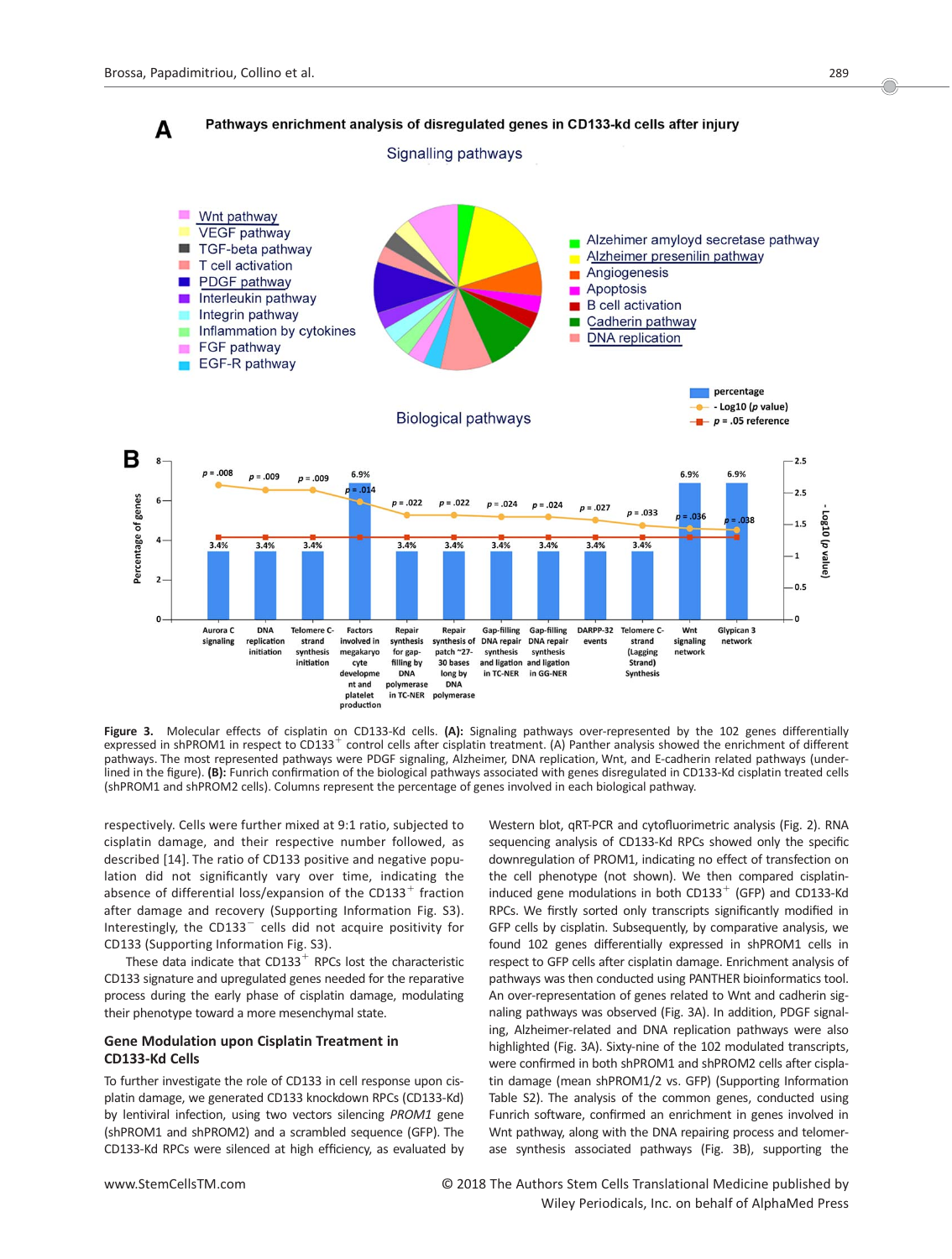

Figure 4. Impaired activation of Wnt signaling in CD133-Kd lines. (A, B): Quantitative real-time PCR showing the expression of WNT4 upon cisplatin induced damage (A) or stimulation with CHIR99021 (B) by CD133<sup>+</sup> (GFP) and CD133-Kd (shPROM1 and shPROM2) cell lines. Data represent the mean  $\pm$  SD of five different experiments and are normalized to GAPDH and to GFP. One way analysis of variance (ANOVA) was performed: \*,  $p < .05$  versus CTL. (C): Luciferase activity in CD133<sup>+</sup> and CD133-Kd cells as evaluated by the TCF/LEF reporter assay. (A–C) Data represent the mean  $\pm$  SD of three different experiments and are normalized to GFP and to one. One way ANOVA was performed:  $\frac{s}{r}$ ,  $p$  < .05 versus GFP. (D): Western blot analysis of E-cadherin, CD133, and  $\beta$ -catenin after immunoprecipitation with E-cadherin, showing the association of the molecules. (E): Expression of  $\beta$ -catenin by CD133<sup>+</sup> and CD133-Kd cell lines, in basal condition (CTL) and upon stimulation with CHIR99021 (CHIR) for 3 and 6 hours respectively as assessed by Western blot. Data are normalized to GFP and to one and expressed as mean  $\pm$  SD of at least five different experiments. One way ANOVA was performed: \*,  $p$  < .05; \*\*,  $p$  < .001 versus GFP. Abbreviation: RQ, relative quantification.

possible implication of these pathways in CD133-mediated response of RPCs to cisplatin.

## CD133 Is Implicated in Wnt/ $\beta$ -Catenin Signaling

We therefore focused our attention on the role of CD133 in the activation of Wnt pathway. Interestingly, CD133-Kd cell lines showed a reduced expression of Wnt4 after cisplatin-induced damage in respect to GFP cells (Fig. 4A). In addition, CD133-Kd cells showed an impaired response to the pharmacological activation of Wnt signaling pathway using CHIR99021 [31] (Fig. 4B). The role of CD133 in Wnt signaling activation was confirmed using a luciferase assay reporting the activation of the TCF/LEF promoter. As shown in Figure 4C, luciferase activity in CD133 $^+$  RPCs was significantly higher than the one in CD133-Kd cell lines, indicating a

© 2018 The Authors Stem Cells Translational Medicine published by Wiley Periodicals, Inc. on behalf of AlphaMed Press

reduced  $\beta$ -catenin activation in CD133-Kd cells. This was not related to differential levels of GSK3 alpha and beta in CD133-Kd cell lines in respect to CD133<sup>+</sup> RPCs, as assessed by Western blot analysis (not shown).

We then analyzed the possible interaction of CD133 with  $\beta$ catenin and E-cadherin, as reported in other stem cell types [32]. Western blot analysis after immunoprecipitation of E-cadherin showed the concomitant presence of CD133 and  $\beta$ -catenin, suggesting that CD133 and E-cadherin may form a complex at the membrane level with  $\beta$ -catenin, thus limiting its cytoplasmic degradation (Fig. 4D). Indeed,  $\beta$ -catenin levels were significantly lower in CD133-Kd cells in respect to  $CD133<sup>+</sup>$  RPCs both in basal culture conditions and upon stimulation with  $\beta$ -catenin stabilizer CHIR99021 (Fig. 4E). Taken together, these data confirm the results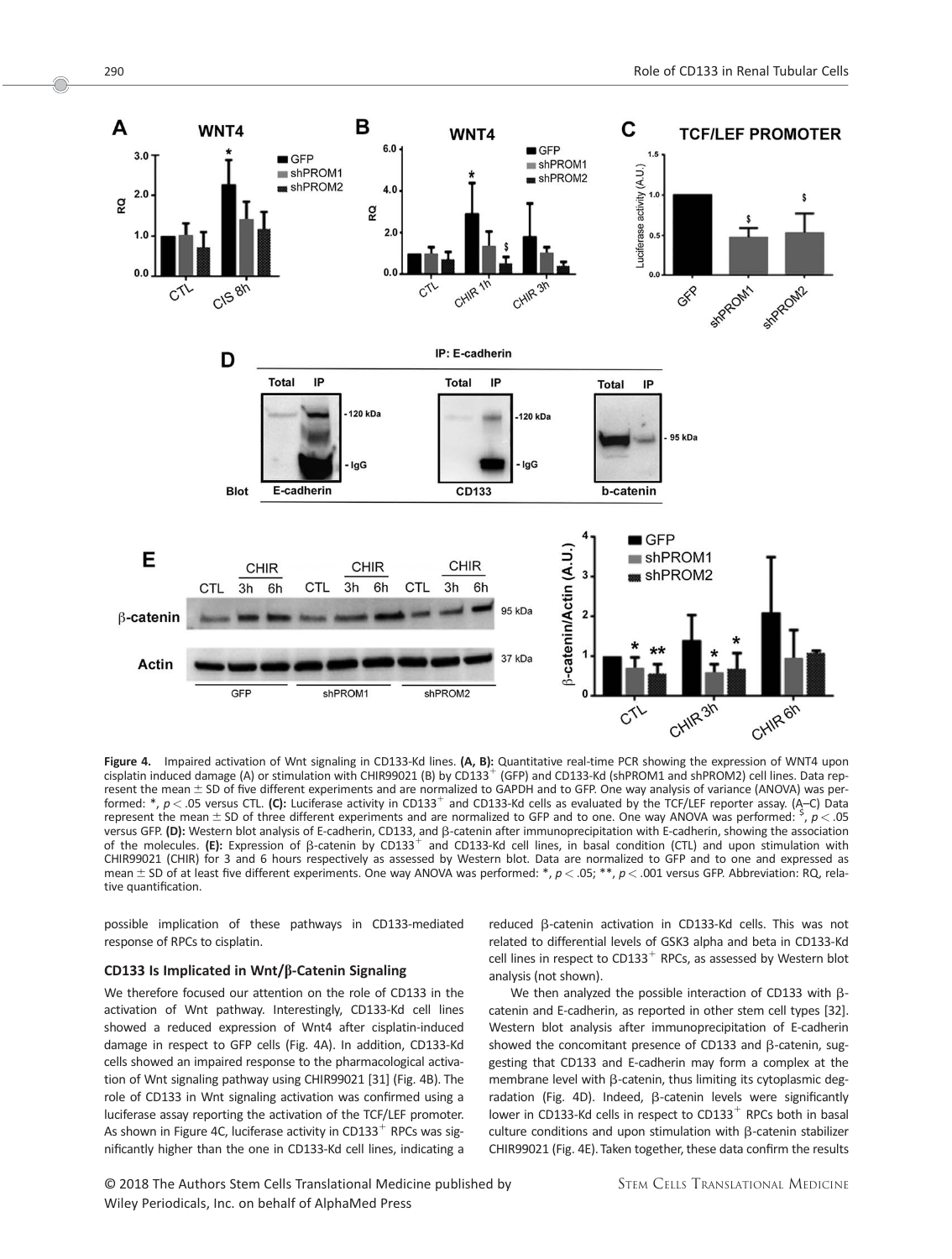

Figure 5. Impaired proliferation and spheroid generation of CD133-Kd cells after damage. (A): Proliferation of CD133<sup>+</sup> (GFP) and CD133-Kd (shPROM1 and shPROM2) cells was evaluated in the early phase of damage (CIS 48H) and during recovery phase (RECOVERY) by the incorporation of BrdU. Data are expressed as mean  $\pm$  SD of three different experiments normalized to CTL and to one. One way analysis of variance (ANOVA) was performed:  $\frac{5}{3}$ ,  $p <$  .05 versus BASAL and  $*$ ,  $p <$  .05 versus GFP. (B): Representative micrograph of GFP and CD133-Kd (shPROM1 and shPROM2) cells growing as spheroids. Original magnification:  $\times$ 200. (C): Evaluation of number, surface area and viability of spheroids. Data are expressed as mean  $\pm$  SD of the number of spheroids/field or spheroid area/field in at least 20 fields per experiment (n = 3). Data on viability are expressed as mean  $\pm$  SD of three experiments and normalized to GFP and to one. One way ANOVA was performed: \*,  $p$  < .05; \*\*,  $p < .001$  versus GFP.

obtained by RNA sequencing analysis, involving CD133 molecule in the regulation of Wnt canonical pathway in RPCs.

# CD133 Is Involved in the Regenerative Response After Damage

Tubular cell recovery after damage appears to be mediated by clonal proliferation of Wnt-responsive cells [8]. We therefore, evaluated whether CD133 molecule could play a role in the regenerative response, by studying proliferation of CD133-Kd cells after cisplatin-induced damage, and generation of spheroids under hypoxia (Fig. 5). When  $CD133^+$  and CD133-Kd RPCs were subjected to cisplatin treatment, they similarly underwent reduction in cell number (Fig. 5A). However, CD133-Kd cell lines exhibited a significantly lower proliferative

capacity during the recovery phase compared to the CD133<sup>+</sup> RPCs (Fig. 5A). In addition, evaluation of kidney spheroid generation in hypoxic conditions showed an impaired capacity of CD133-Kd cells to generate spheres, which were less in number and significantly smaller in surface area (Fig. 5B, 5C). The viability of spheroids formed by CD133-Kd cells appeared reduced as well (Fig. 5C). These data suggest a role of CD133 in the maintenance of clonal proliferation of RPCs, an important process for the regenerative capacity of the kidney.

# CD133 Expression Limits Cell Senescence

Finally, we evaluated the role of CD133 in cell senescence, a mechanism of exhaustion occurring after repeated proliferation cycles

www.StemCellsTM.com **COLLS** The Authors Stem Cells Translational Medicine published by Wiley Periodicals, Inc. on behalf of AlphaMed Press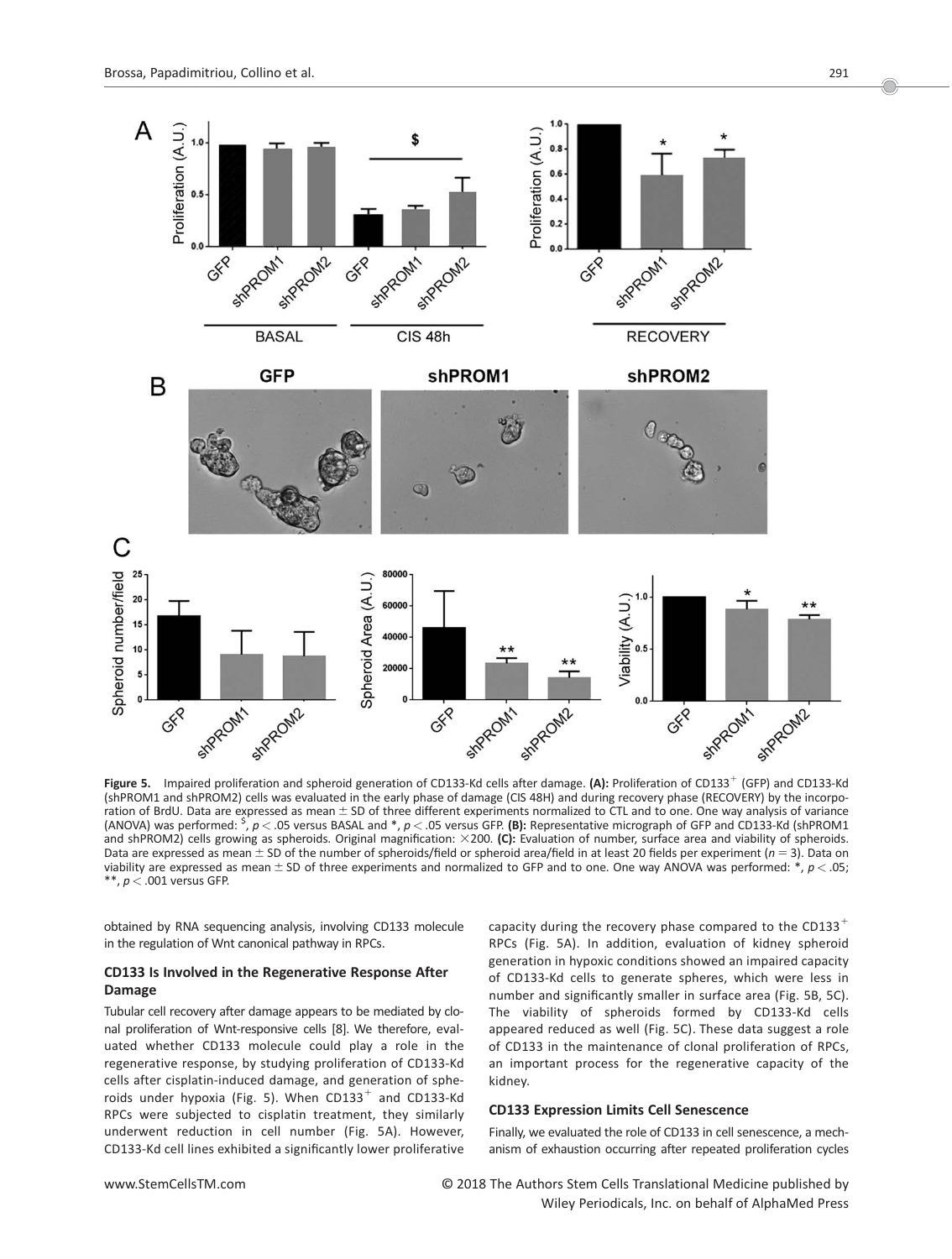

Figure 6. Involvement of CD133 in cell senescence. (A): Representative micrograph of CD133<sup>+</sup> (GFP) and CD133-Kd (shPROM1 and shPROM2) cells stained for β-galactosidase (β-gal). Original magnification:  $\times$ 200. The number of β-gal positive cells in CD133 $^+$  and CD133-Kd lines was evaluated as the percentage of  $\beta$ -gal positive and negative cells/field in at least 10 fields per experiment (B). Data are expressed as mean  $\pm$  SD of three different experiments. (C): T/S ratio analysis expressed as mean  $\pm$  SD of T/S ratio normalized to GFP and to one, of eight different experiments. One way analysis of variance was performed:  $*, p < .05; **, p < .001$  versus GFP.

[33].  $CD133<sup>+</sup>$  and CD133-Kd RPCs were maintained in culture for five passages, and  $\beta$ -galactosidase expression and telomere length were evaluated at passage six. The number of  $\beta$ -galactosidase expressing cells undergoing senescence appeared significantly higher in the CD133-Kd cells compared to their CD133<sup>+</sup> control (Fig. 6A, 6B). To further confirm these data, we assessed the telomere length using an optimized assay originally described by Cawthon [27]. The evaluation of T/S ratio revealed a significant reduction in telomere length in CD133-Kd cells compared to their  $CD133<sup>+</sup>$  controls (Fig. 6C), suggesting an implication of CD133 in the prevention of cell senescence.

# **DISCUSSION**

The identification of mechanisms involved in proliferation and repair after injury are still unclear in human tubular cells. In the present study, we evaluated the role of stem cell marker CD133 in renal cellular repair at both molecular and functional level. We found that CD133 regulated  $\beta$ -catenin and that its absence impaired cell proliferation after injury, clonal generation of spheres while favored senescence, indicating that CD133 may act as a permissive factor for Wnt/beta catenin signaling and may play a role in tissue repair.

During nephrogenesis, CD133 is expressed from the vesicle stage onwards [34, 35] and marks a population of epithelial differentiated embryonic renal cells [36], while in adult renal tissue is maintained in unevenly distributed cells, commonly referred to as scattered cells [11, 13, 14]. Beside CD133, a number of different markers have been reported as characteristic of these scattered cells. We here validated the expression of genes characterizing the progenitor cell phenotype in cultured  $CD133<sup>+</sup>$  RPCs. In particular,  $CD133<sup>+</sup>$  RPCs expressed CD24, vimentin, cytokeratins, VCAM1 and decorin, as previously reported [11, 21, 29] as well as claudin 1, S100A6 [11, 15] and aldehyde dehydrogenase 1 [12]. These data indicate that the phenotype of cultured  $CD133<sup>+</sup>$  RPCs reflects the one observed in vivo in human tissues, validating our in vitro model. The expression of CD133 has been shown to increase in biopsies of renal tissue after acute tubular necrosis [14]. It was unclear, however, whether this increase could represent the expansion of CD133<sup>+</sup> RPCs or a de novo acquisition of CD133. When analyzing the changes occurring in  $CD133<sup>+</sup>$  RPCs upon cisplatin damage, we found a down-regulation of the CD133 molecule that was reversed during recovery. This modulation was accompanied by loss of the characteristic signature reported for RPCs. In parallel,  $CD133<sup>+</sup>$  RPCs activated a number of mesenchymal-associated transcriptional factors including FOXD1 and SNAIL1 as well as SOX9 required for the reparative process. Indeed, mesenchymal genes are known to be expressed in vivo by renal tissue after injury in human and murine tissues [9, 30, 37]. It can be therefore postulated that  $CD133<sup>+</sup>$  RPCs possess a plastic phenotype, and that the CD133 molecule marks cells able to contribute to the regeneration processes of the kidney. However, RPCs did not acquire a phenotype comparable to embryonic nephron progenitors, characterized by the expression of SIX2, CITED1, OSR1, and EYA. Indeed, it has been reported that SNAIL1 is required but not sufficient to generate cells with the phenotype of nephron progenitors [38].

In our in vitro model, we found a rapid (24–48 hours) downregulation of CD133 after injury, followed by its re-expression during the regeneration phase, characterized by cell proliferation. The

Oc 2018 The Authors Stem Cells Translational Medicine published by Wiley Periodicals, Inc. on behalf of AlphaMed Press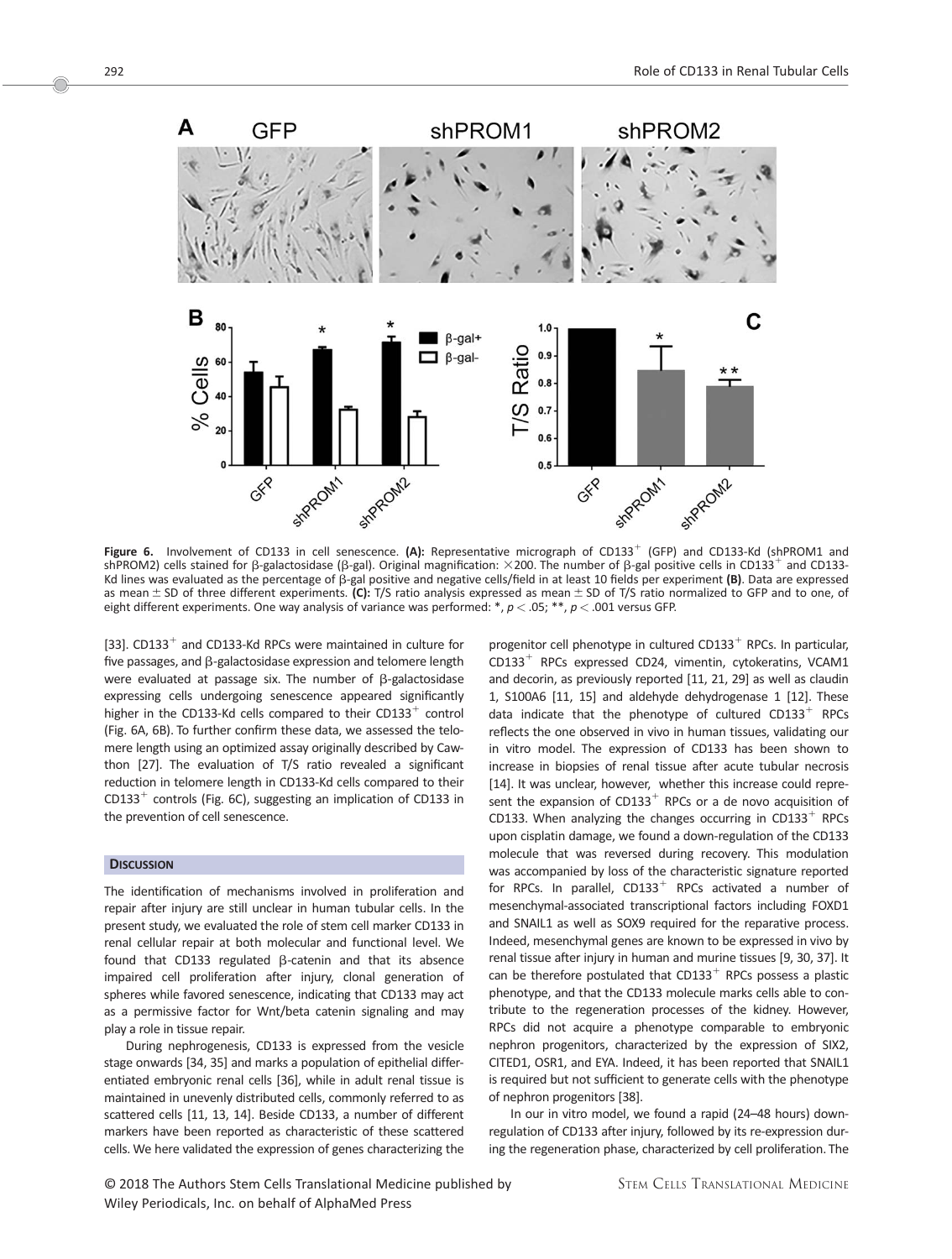observed loss of CD133 upon tissue damage (24–48 hours) was not reported in renal biopsies of AKI patients [15, 16]. In particular, the description of AKI tissue reported the presence of long stretches of CD133<sup>+</sup> cells in regenerating tubules [15], and association of CD133 expression with light microscopic signs of tubular regeneration such as nuclear prominence or flattening of tubular cells [16]. It could be speculated that CD133 expression in renal biopsies of AKI patients may reflect a phase of tubular regeneration occurring in the days after the damage, rather than a phase of injury. As there is no indication on the timing of the biopsy in both papers, this cannot be precisely estimated. It is also conceivable that injuries of a different nature (toxic vs. ischemic) may have a differential impact on CD133 expression. At variance, our results are consistent with the analysis of human tissue deriving from patients undergoing kidney transplant. In fact, patients with delayed graft function, undergoing acute tubular damage, showed an early reduction in the number of  $CD133<sup>+</sup>$  proliferating cells in respect to pre-transplant biopsies and early graft function tissues [39]. In this study, CD133 levels were restored within 4 weeks after transplant [39]. The loss and re-acquisition of CD133 upon cisplatin damage clearly limit the role of this molecule to the early or late phases of tissue regeneration. Indeed, a very limited number of genes showed an altered modulation in the early response to injury in CD133-Kd cells respect to CD133 $^+$  cells. In particular, genes related to Wnt and E-cadherin signaling were disregulated. The role of CD133 as inductor of Wnt/ $\beta$ -catenin signaling has been previously reported in tumor stem cells. In particular, CD133 has been found implicated in Wnt canonical pathway through the stabilization of Wnt's primary target  $\beta$ -catenin [40] and the consequent activation of TCF/LEF promoter [41]. Accordingly, we found that CD133 is associated with E-cadherin and  $\beta$ -catenin, and that b-catenin levels and transcriptional activity are decreased in CD133-Kd cells, implying a role for CD133 in  $\beta$ -catenin protection from degradation. The activation of Wnt/ $\beta$ -catenin signaling is involved in kidney damage by promoting cellular repair [42, 43], and in particular by inducing the proliferation of regenerating clonal cells in tubules [8]. Therefore, CD133 $^+$  cells appear a relevant population involved in kidney regeneration. In addition, these data parallel the role of CD133, expressed on human renal tissue, with the one of Lgr5, a Wnt target gene restricted to clusters of undifferentiated epithelial cells residing within tubular structures in the early postnatal kidneys [7]. The Lgr5<sup>+</sup> cells have been shown to selectively contribute to the development of Henle's loop and distal tubules [7].

The function of CD133 has been previously associated with glycolytic metabolism and invasion of tumor stem cells [44]. In our study, we identified a functional role of CD133 in normal RPCs related to the proliferation and to prevention of cell senescence. In particular, our data showed that CD133 loss limited cell proliferation after injury, in the recovery phase, and cell ability to grow in spheres under hypoxia. In this last condition, kidney cells are known to enhance the expression of stemness related markers and tubulogenic potential [45, 46]. Our data, suggesting an implication of CD133<sup>+</sup> RPCs in the repairing process of renal tissue as well as an ability to survive an insult, are in line with data reported in an ex vivo explant model, in which  $CD133^+$  scattered cells selectively survived an ischemia–reperfusion damage [15]. Finally, our study showed that the expression of CD133 is pivotal in the regulation of cell senescence, a characteristic of cell exhaustion after repeated proliferation cycles. Senescence, physiologically associated with aging, reduces the ability of tissue repair and may be correlated with maldifferentiation and fibrosis development after injury [33]. Considering these implications of CD133 in the process of renal tissue repair, our data suggest that CD133 does not solely represent a stem cell marker, but rather a functional protein.

#### **CONCLUSION**

Our data indicate that CD133 identifies a Wnt-responding population, able to de-differentiate and proliferate in response to injury. In particular, CD133 itself appears to play a role in the maintenance of cell homeostasis, clonal proliferation, and renal tubular repair, by controlling Wnt signaling while limiting cell senescence.

# ACKNOWLEDGMENTS

This work was supported by the FP7 Marie Curie NephroTools. E.P. was a Marie Curie fellow of the NephroTools project.

#### AUTHOR CONTRIBUTIONS

A.B. and E.P.: study design, data collection, analysis and interpretation, manuscript writing; F.C. and S.O.: data analysis and interpretation; D.I.: data collection, analysis and interpretation; G.C.: manuscript writing; B.B.: conception and design, financial support, data analysis and interpretation, manuscript writing.

#### **DISCLOSURE OF POTENTIAL CONFLICTS OF INTEREST**

The authors indicated no potential conflicts of interest.

#### **REFERENCES**

1 Eckardt KU, Coresh J, Devuyst O et al. Evolving importance of kidney disease: From subspecialty to global health burden. Lancet 2013;382:158–169.

2 Bydash JR, Ishani A. Acute kidney injury and chronic kidney disease: A work in progress. Clin J Am Soc Nephrol 2011;6:2555–2557.

3 Coca SG, Singanamala S, Parikh CR. Chronic kidney disease after acute kidney injury: A systematic review and meta-analysis. Kidney Int 2012;81:442–448.

4 Chang-Panesso M, Humphreys BD. Cellular plasticity in kidney injury and repair. Nat Rev Nephrol 2017;13:39–46.

5 Lombardi D, Becherucci F, Romagnani P. How much can the tubule regenerate and who does it? An open question. Nephrol Dial Transplant 2016;31:1243–1250.

6 Kusaba T, Lalli M, Kramann R et al. Differentiated kidney epithelial cells repair injured proximal tubule. Proc Natl Acad Sci USA 2014; 111:1527–1532.

7 Barker N, Rookmaaker MB, Kujala P et al. Lgr5(+ve) stem/progenitor cells contribute to nephron formation during kidney development. Cell Rep 2012;2:540–552.

8 Rinkevich Y, Montoro DT, Contreras-Trujillo H et al. In vivo clonal analysis reveals lineage-restricted progenitor characteristics in mammalian kidney development, maintenance, and regeneration. Cell Rep 2014;7:1270–1283.

9 Kumar S, Liu J, Pang P et al. Sox9 activation highlights a cellular pathway of renal in the acutely injured mammalian kidney. Cell Rep 2015;12:1325–1338.

10 Kang HM, Huang S, Reidy K et al. Sox9 positive progenitor cells play a key role in renal tubule epithelial regeneration in mice. Cell Rep 2016;14:861–871.

11 Smeets B, Boor P, Dijkman H et al. Proximal tubular cells contain a phenotypically distinct, scattered cell population involved in tubular regeneration. J Pathol 2013;229:645– 659.

www.StemCellsTM.com **O** 2018 The Authors Stem Cells Translational Medicine published by Wiley Periodicals, Inc. on behalf of AlphaMed Press